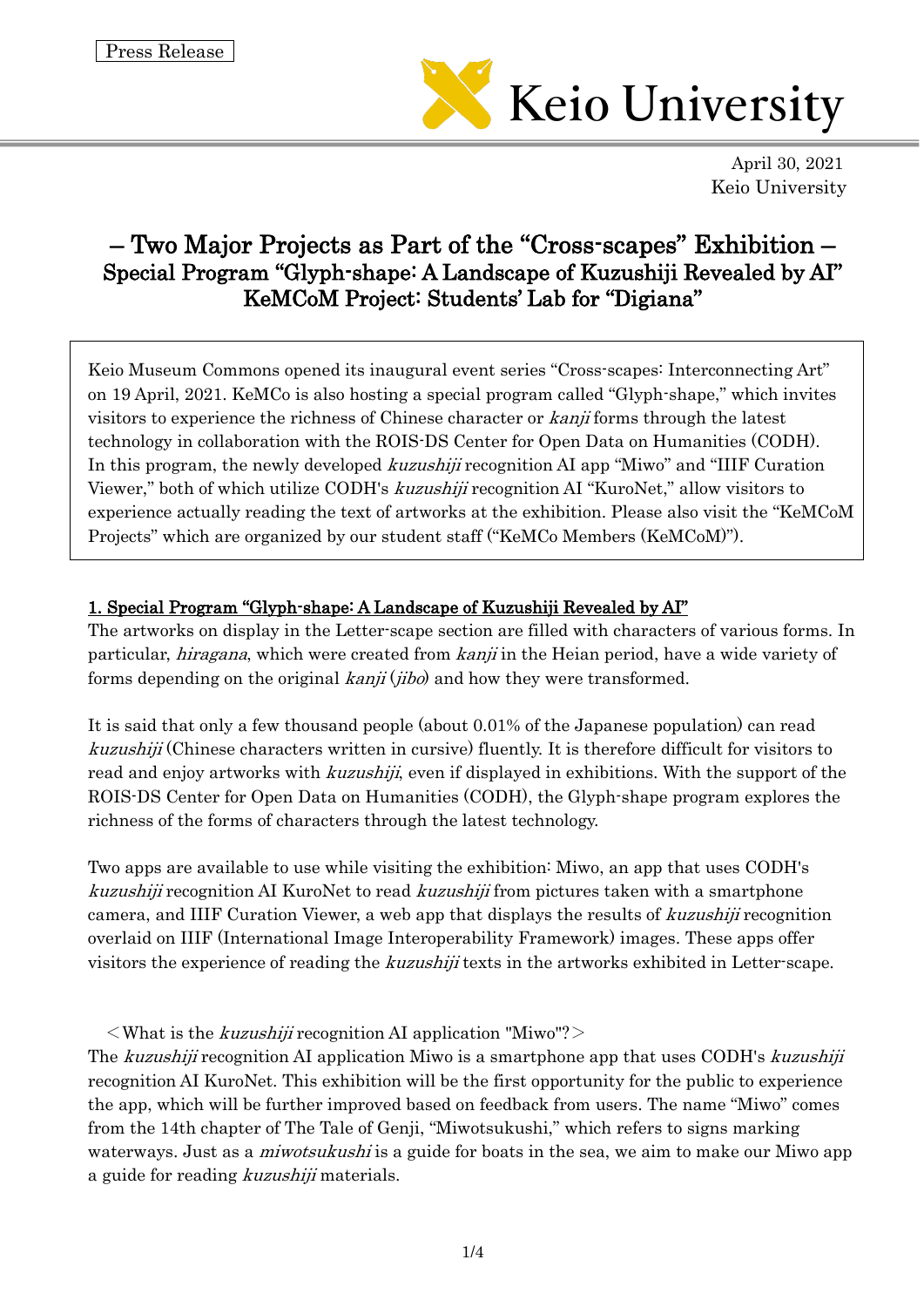

Miwo recognizes all the *kuzushiji* characters in an image at once and replaces them with modern characters. It also highlights the same type of character, displays information about jibo, and outputs the recognition results as text, allowing users to read and look up the kuzushiji texts themselves.

 $\leq$ References (Japanese language only) $\geq$ What is KuroNet?: <http://codh.rois.ac.jp/kuronet/> What is Miwo?: <http://codh.rois.ac.jp/miwo/> What is the IIIF Curation Viewer?: <http://codh.rois.ac.jp/software/iiif-curation-viewer/> Program introduction by CODH: <http://codh.rois.ac.jp/exhibition/kemco-2021/>

## 2. KeMCoM Project: Students' Lab for "Digiana"

In this project, undergraduate and graduate students across disciplines and campuses learn about the relationship between the digital and the physical [analog] while getting a closer look at the practical aspects of putting on exhibitions and keeping collections at the museum. Based at the KeMCo StudI/O (East Annex Building 8F), the project also facilitates opportunities to develop cross-media creative works. At the lab, students share their interests, knowledge, and experiences, and explore new possibilities in culture/arts and fabrication from their own unique perspectives.

・Kawaiinfo: Explore artworks from the perspective of "Kawaii"

We create and post "Kawaii" content on our SNS accounts from student members' perspectives. For example, we employ AR filters based on the visual designs of the exhibited works and exhibition posters to make the exhibition more accessible and able to be enjoyed at one's own pace.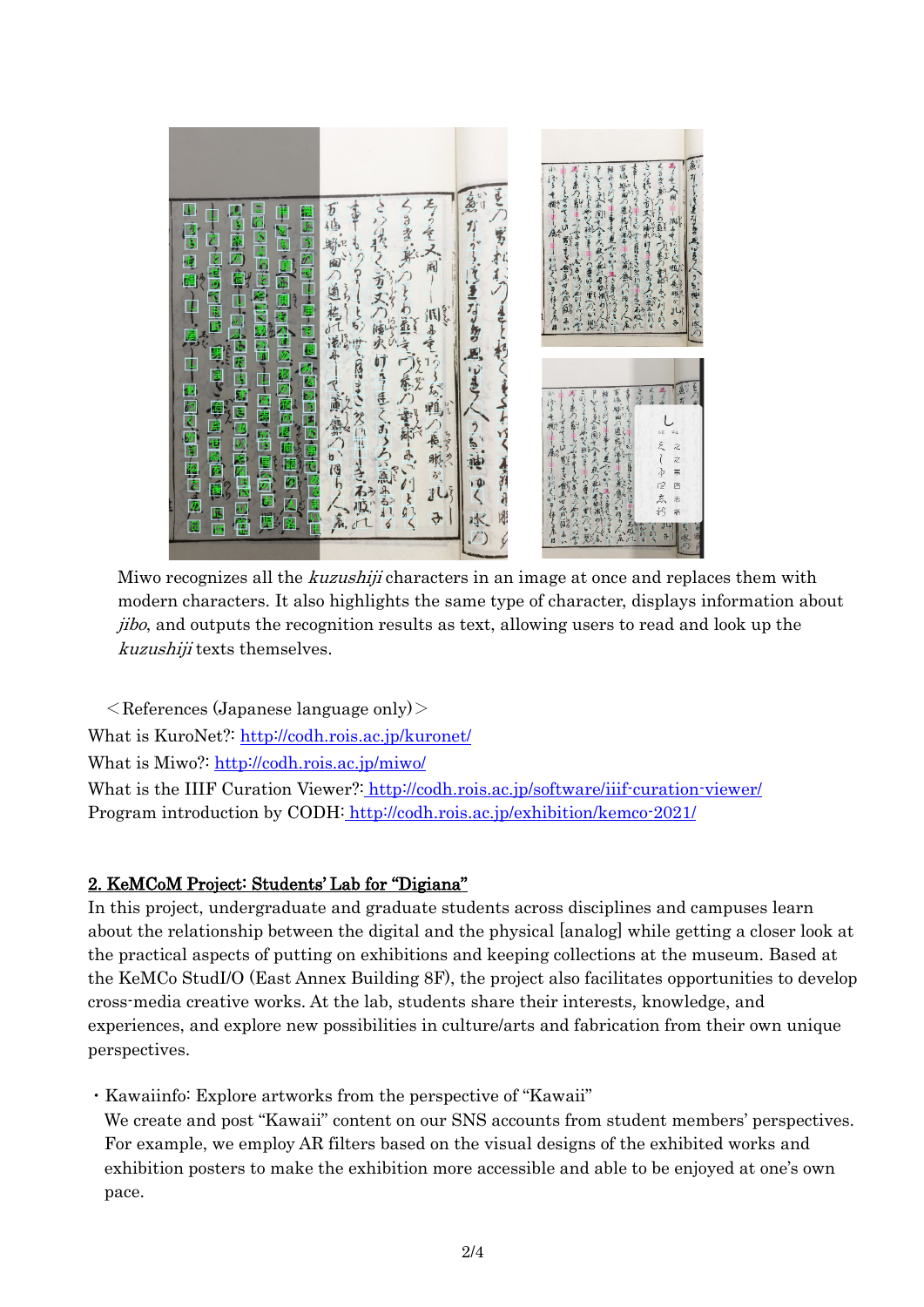Twitter:<https://twitter.com/kemcomembers> Instagram:<https://www.instagram.com/kemcomembers/> Note:<https://kemco-keio.note.jp/>

・3D Virtual Exhibitions: A virtual representation of KeMCo in digital space (coming soon) The 3D virtual exhibitions provide our online visitors with an opportunity to break the linear itinerary and offers a new way of appreciating the exhibitions we hold. We are currently preparing a digital space using Mozilla Hubs (Browser-based social VR application) and a 360 degree camera in order to create a museum-viewing experience that is unique to the digital environment.

\*Prototypes will be available for viewing at the venue.



・Augmented Aesthetics: Expanding the Aesthetic "Sense"

During the event series Cross-scapes, Augmented Aesthetics presents three exhibitions in which visitors can experience artworks in digital and analog forms, including undertaking projection mapping based on the images of exhibited artworks at the entrance to the East Annex Building. We hope visitors enjoy the photogenic space, as well as the interactive experience at the venue.



Project Website (URL):<https://studio.kemco.keio.ac.jp/kemcom/> (Japanese language only)